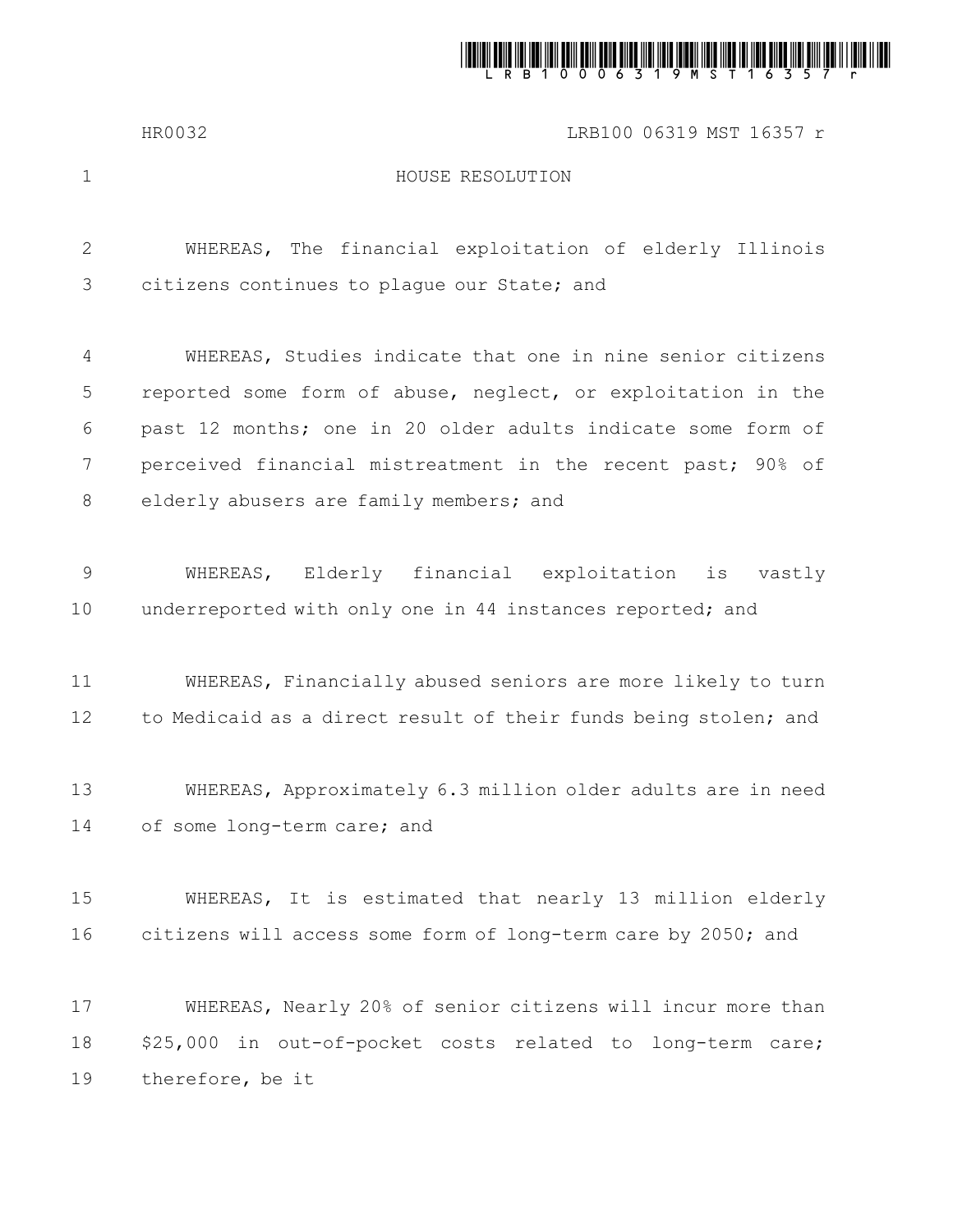$$
-2 - \qquad \qquad \text{LRB100 06319 MST 16357 r}
$$

RESOLVED, BY THE HOUSE OF REPRESENTATIVES OF THE ONE HUNDREDTH GENERAL ASSEMBLY OF THE STATE OF ILLINOIS, that we declare our intent to eradicate financial abuse of the elderly in Illinois; and be it further 1 2 3 4

RESOLVED, That we urge the Illinois Department of Public Health and the Illinois Department of Aging to work together to produce educational materials for elderly citizens of Illinois explaining their rights, the warning signs of financial exploitation, and appropriate reporting methods; and be it further 5 6 7 8 9 10

RESOLVED, That we urge the 13 Illinois Area Agencies on Aging Ombudsperson programs to partner with long-term care facilities in their respective regions to provide appropriate educational information and reporting methods to clients and patients on an annual basis; and be it further 11 12 13 14 15

RESOLVED, That we urge the Illinois State Bar Association Elder Law Section to work to develop appropriate legal materials for long-term care facilities and State's Attorneys that offer information on identifying and prosecuting financial abuse of elderly citizens; and be it further 16 17 18 19 20

RESOLVED, That we urge the Illinois State Medical Society 21